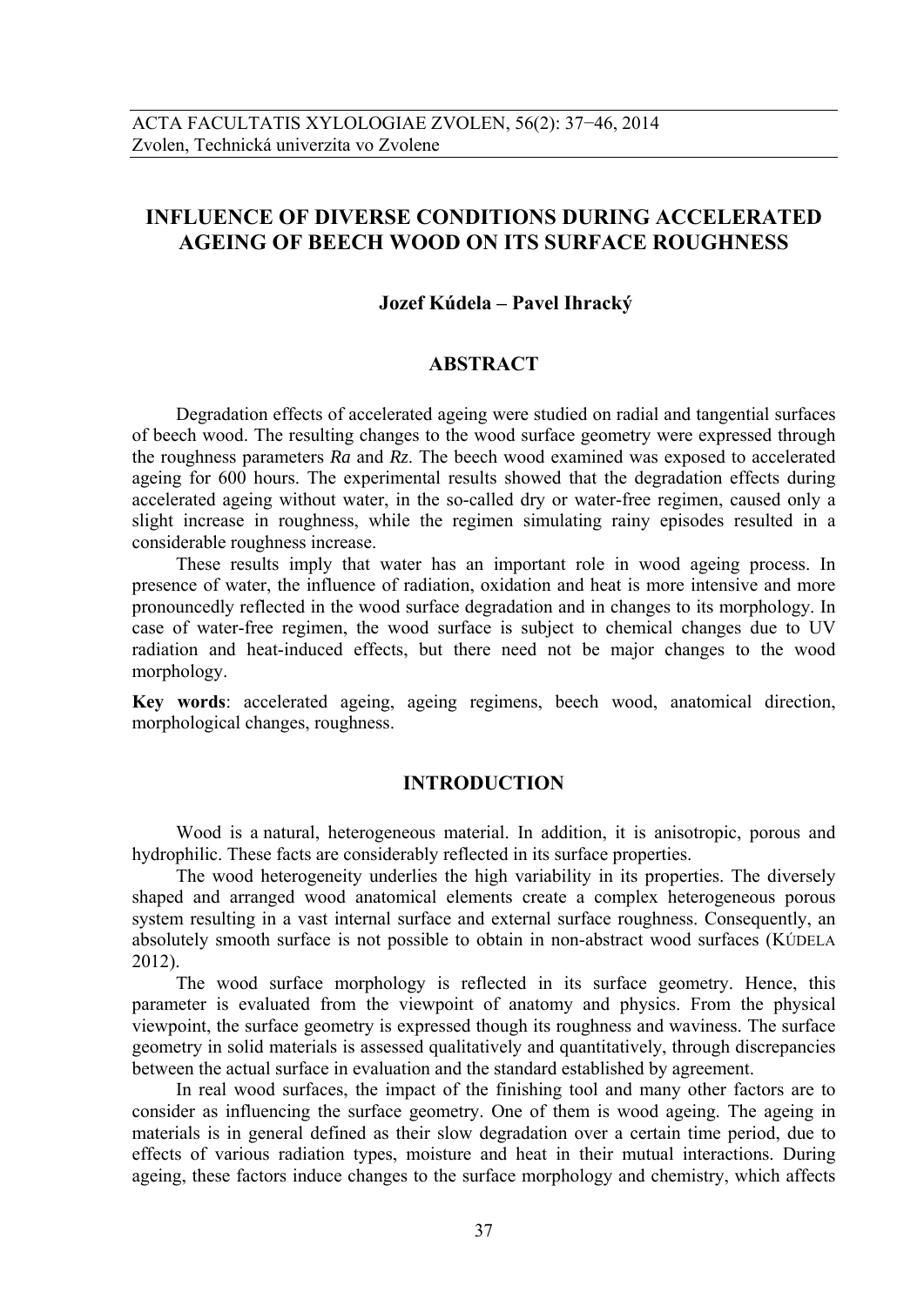the wood wetting with liquids as well as the wood colour (HON 1981, FEIST 1990, WILIAMS *et al*. 2001, REINPRECHT 2008, TOLVAJ *et al.* 2011, HUANG *et al.* 2012, KÚDELA and IHRACKÝ 2013, ŠMÍRA *et al*. 2014).

Understanding the mechanisms driving the natural changes to wood surface properties in the ageing process will give knowledge applicable in improvement of quality of surface treatment and gluing of these surfaces as well as in seeking approaches leading to better wood colour stabilisation. Several works suggest (PANDEY and VUORINEN 2008, FAN *et al*. 2010, CHEN *et al*. 2012, etc.) that the rate and degree of wood surface photo-degradation should also depend on the wood species.

The aim of this work was experimental study of roughness changes associated with morphological changes on beech wood surface during accelerated ageing process.

## **MATERIAL AND METHODS**

The accelerated ageing was performed on beech (*Fagus sylvatica*, L.) test specimens  $15 \times 60 \times 100$  mm in size. The radial and tangential surfaces were treated by milling. Before the ageing, the specimens were acclimated to an equilibrium moisture content of 12 %. The accelerated ageing was performed in a xenotest Q-SUN Xe-3-HS (Fig. 1). The test specimen were uniformly spaced in the testing chamber. To provide all of them with the same radiation intensity and temperature, the specimens were rotated regularly according to a recommended schedule (Fig. 1).



**Fig. 1 Equipment Q-SUN Xe-3-HS and specimens´ rotation during accelerated ageing** 

A xenotest enables the natural ageing conditions to adjust at different levels. In our case, we followed the Standard ASTM G 155. We chose two regimens for outdoor conditions, so called "water-free regimen" and "wet regimen". The first regimen models the conditions under which the wood is exposed to radiation but protected against rain, the second regimen corresponds to the conditions under which the wood is exposed to radiation and rain, equally. ASTM G 155 is the primary standard for setting the parameters of accelerated ageing in nonmetal materials, with the aid of a xenon discharge tube. The parameters for non-metal materials set in our tests are in Tables 1 and 2.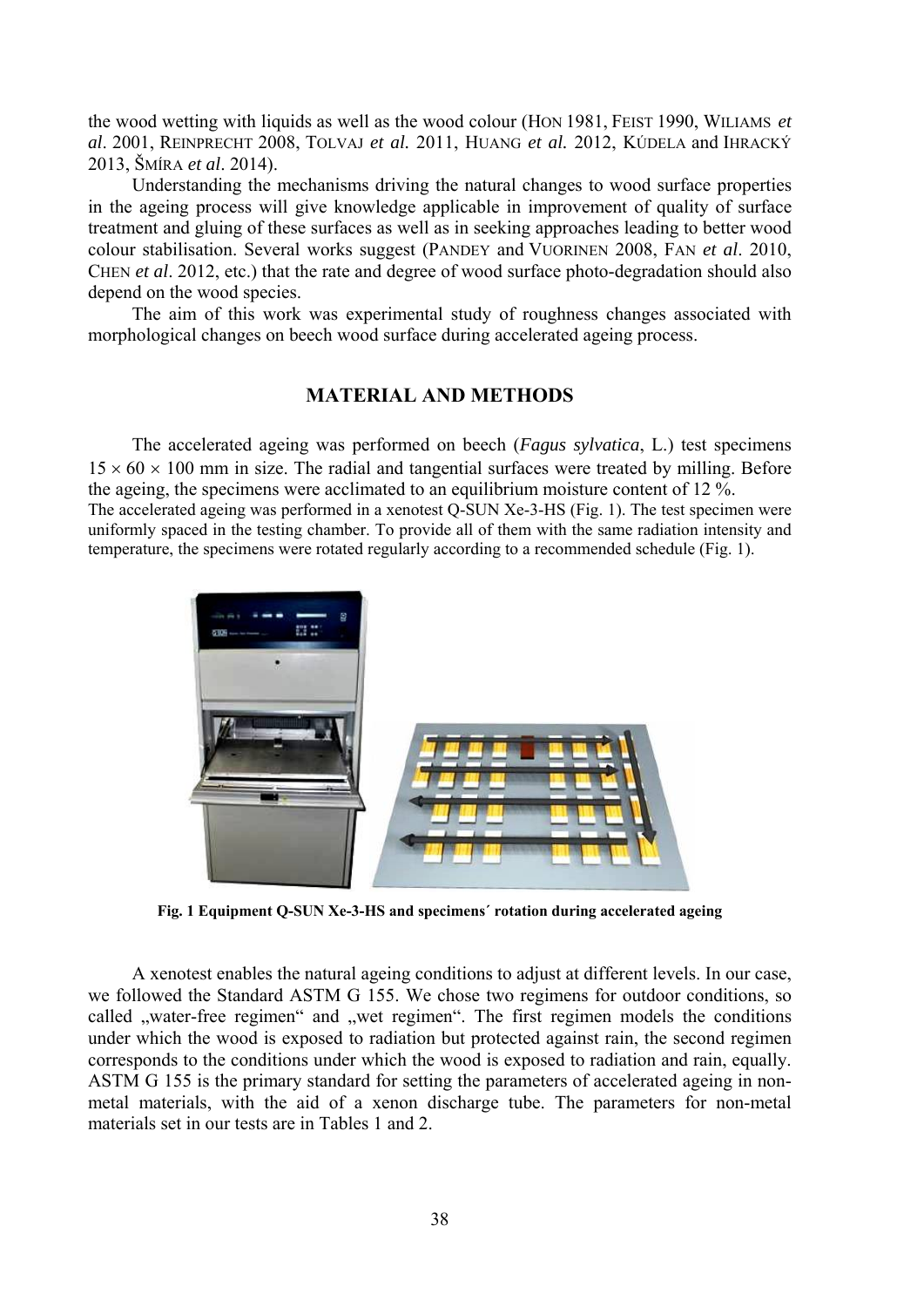| <b>Step</b> | Regimen             | Radiation<br>intensity<br>(W/m <sup>2</sup> ) | Black panel<br>temperature<br>(°C | Air<br>temperature<br>$^{\circ}$ C) | Relative air<br>humidity<br>$(\%)$ | Time<br>(min.) |
|-------------|---------------------|-----------------------------------------------|-----------------------------------|-------------------------------------|------------------------------------|----------------|
|             | Radiation           | 0.35                                          | 63                                | 48                                  | 30                                 | 102            |
|             | Radiation-free      |                                               |                                   | 38                                  |                                    |                |
|             | End, turn to step 1 |                                               |                                   |                                     |                                    |                |

**Table 1 The ageing parameters set according to the Standard ASTM G 155 "water-free regimen".** 

**Table 2 The ageing parameters set according to the Standard ASTM G 155 "wet regimen".** 

| <b>Step</b> | Regimen                      | Radiation<br>intensity<br>(W/m <sup>2</sup> ) | Black panel<br>temperature<br>$\rm ^{\circ}C$ | Air<br>temperature<br>(°C | Relative air<br>humidity<br>$(\%)$ | Time<br>(min.) |
|-------------|------------------------------|-----------------------------------------------|-----------------------------------------------|---------------------------|------------------------------------|----------------|
|             | Radiation                    | 0.35                                          | 63                                            | 48                        | 30                                 | 102            |
|             | $Radiation + water$ spraying | 0.35                                          | 63                                            | 48                        | 90                                 | 18             |
|             | End, turn to step 1          |                                               |                                               |                           |                                    |                |

Following the Standard, the radiation intensity was set to 0.35 W·m<sup>-2</sup>, at the radiation wave length of 340 nm. This value corresponds to the average annual radiation intensity in the temperate zone, The temperature controlled on the black panel is the maximum air temperature. The air temperature determined in this way should accelerate the changes onto wood surface.

 Tables 1 and 2 show that in both accelerated ageing regimens, one cycle lasted 120 minutes and consisted of two steps. Under the "water-free regimen", when water did not enter the accelerated ageing process, the differences in the relative moisture between the two steps were very slight, which allows a conclusion that the morphological changes under this regimen should not be very striking.

Under the "wet regimen", the relative air humidity was comparatively low during the first, dry step (102 minutes), and, conversely, very high during the second step with water spraying over the wood surface (18 minutes). Accordingly, we studied the performance of beech wood surface after the transition from low air humidity to the high and *vice versa*.

The wood surface properties were compared before the accelerated ageing and during ageing after 100, 200, 400 and 600 hours of the ageing process.

The test beech wood specimens were evaluated in their surface roughness based on the parameters *Ra*, *Rz*. The measurements were done with a contact profilometer SURFCOM 130A (Fig. 2), on radial and tangential surfaces of all test specimens, before their placing into the testing chamber, and then at the time intervals stated above, over the ageing process. The roughness was assessed along the grain as well as across the grain, on a length of 40 mm. The roughness parameters were measured on three sampling lengths – 0.8 mm, 2.5 mm and 8 mm. From these, the length the most suitable for our purposes was chosen based on the parameters *Ra* and *Rz* obtained (Table 3).

| $Ra$ (um)                | $Rz$ (um)             | Sampling length lr (mm) | Evaluation length ln (mm) |  |
|--------------------------|-----------------------|-------------------------|---------------------------|--|
| $(0.006) > Ra \leq 0.02$ | $(0.025) > R_Z < 0.1$ | 0.08                    | 04                        |  |
| $0.02 > Ra \leq 0.1$     | $0.1 > R_Z \leq 0.5$  | 0.25                    | .25                       |  |
| 0.1 > Ra < 2             | $0.5 > Rz \le 10$     |                         |                           |  |
| 2 > Ra < 10              | $10 > R_Z < 50$       |                         | 2.5                       |  |
| 10 > Ra < 80             | $50 > R_Z < 200$      |                         | 40                        |  |

**Table 3 The sampling length determined based on Ra and Rz (STN EN ISO 4288).**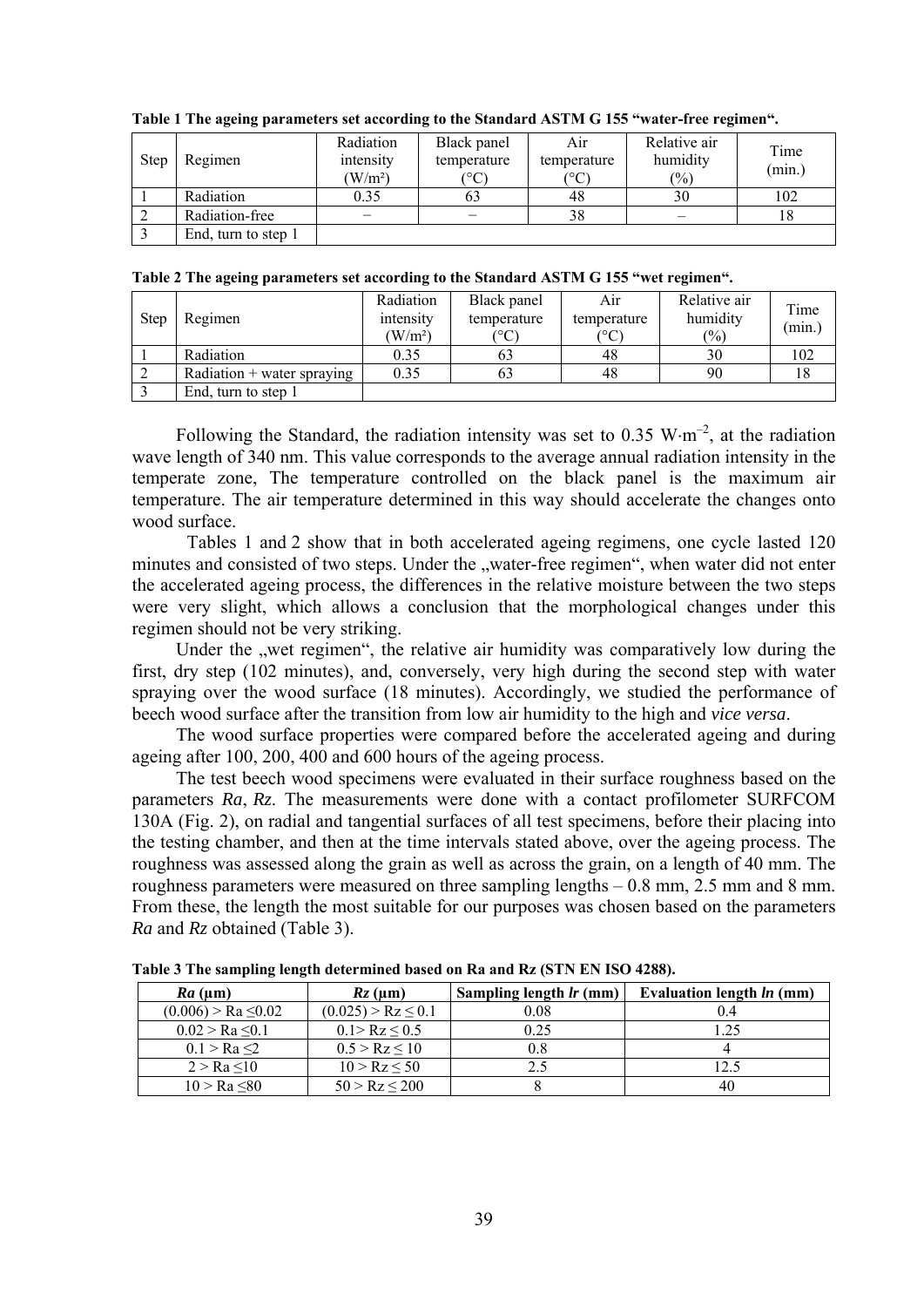

**Fig. 2 Profilometer SURFCOM 130A** 

# **RESULTS AND DISCUSSION**

The roughness parameters  $Ra$  and  $Rz$  were evaluated with three sampling lengths  $-0.8$ , 2.5 and 8 mm. The evaluated length of the profile measured was always the same − 40 mm. Therefore, the number of the sampling lengths evaluated varied: for the sampling length of 8 mm it was five, then, the shorter was the basic sampling length, the bigger was the number of lengths evaluated.

The roughness parameters *Ra* and *Rz* before the ageing process as well as during this process, performed under different conditions, are displayed in Figs 3 and 4. These figures show that the roughness parameters varied with the sampling length. The bigger was the sampling length, the bigger were the roughness parameters *Ra* and *Rz.* Equally before the ageing process and during this process, the surfaces manifested characteristic occurrence of coarse unevennesses. The roughness data obtained show a considerable variability in each anatomical direction. This variability was due to the heterogeneous anatomical structure of beech wood, especially variably-composed cell wall elements building a considerably diverse texture at macro- and micro-scale.

Comparing our results with the results obtained by KÚDELA and LIPTÁKOVÁ (2005) we found that in our case, the mean arithmetical deviation of the profile unevenness *Ra* as well as the maximum height of the profile unevenness *Rz* in milled beech wood surface were severalfold higher, both parallel to the grain and perpendicular to the grain, than the values reported by these authors. In our case, this was due to the fact that we worked with the sampling lengths of 0.8 mm, 2.5 mm and 8 mm, while the authors cited used 0.075 mm. The results obtained by REŠETKA (2013) have also confirmed that the roughness was considerably enhancing with increasing sampling length. The results we obtained for roughness of beech wood before ageing process, for three sampling lengths, were in good accordance with the results reported by the last cited author.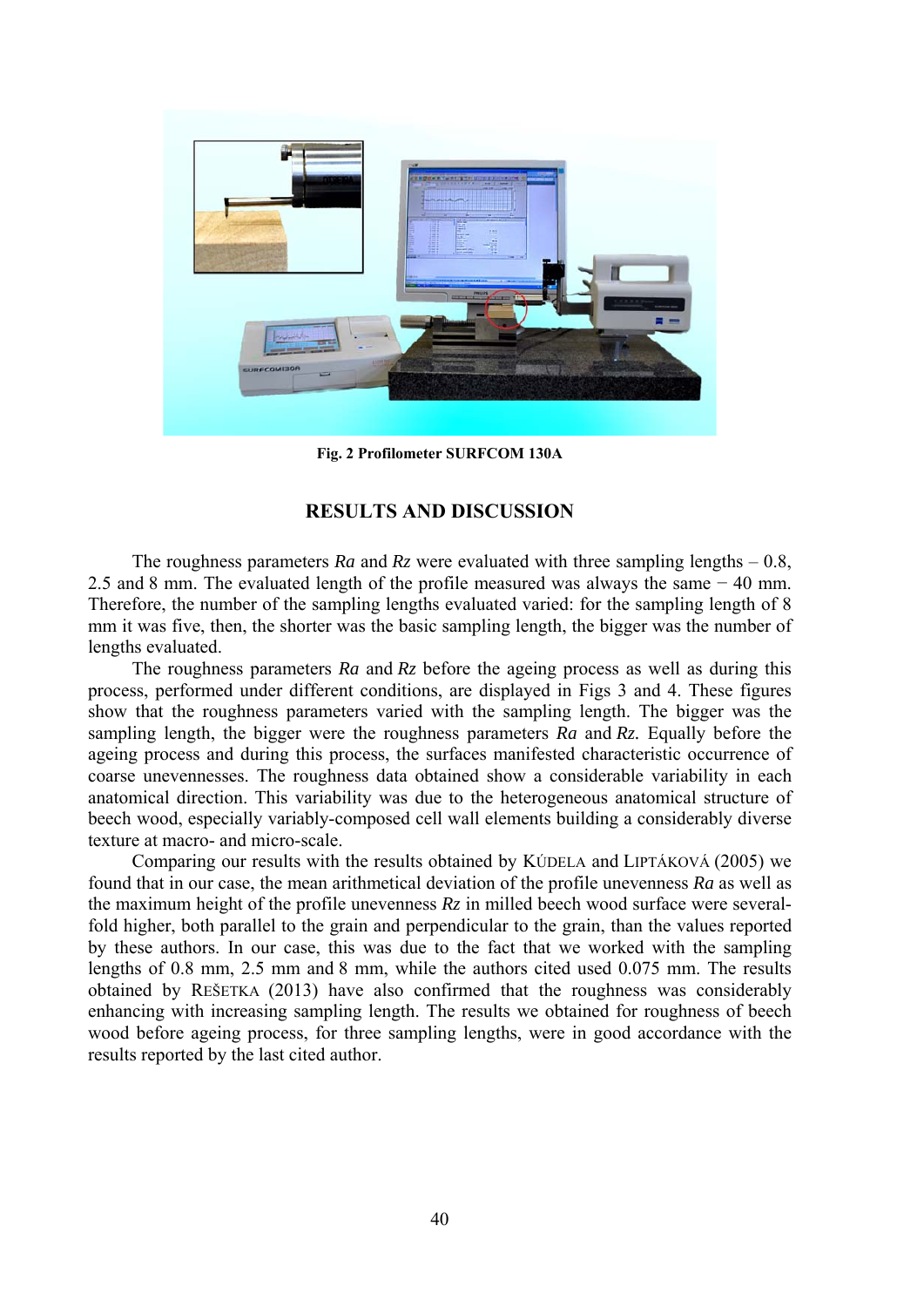

**Fig. 3 Changing Ra and Rz during ageing for three sampling lengths, water-free regimen parallel to the grain, perpendicular to the grain** 





**Fig. 4 Changing Ra and Rz during ageing for three sampling lengths, wet regimen parallel to the grain, perpendicular to the grain**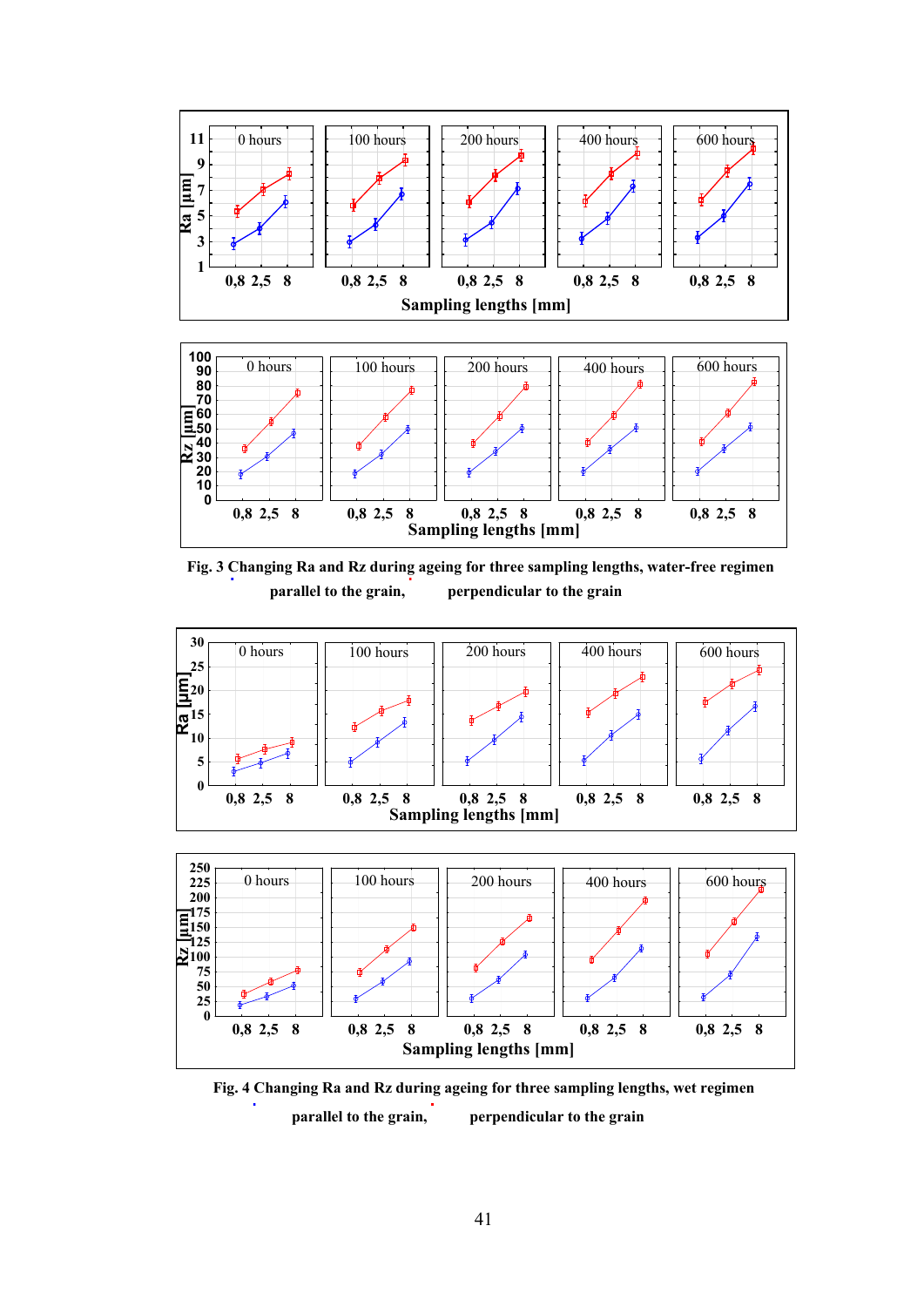Therefore, the roughness changes are needed to evaluate with a single length only, which is also in accordance with the Standard STN EN ISO 4288. The comparison of the roughness parameters *Ra* and *Rz* calculated with the intervals for these parameters listed in Table 3 has revealed that the most suitable for our purposes was the sampling length  $l = 8$ mm. In the following text, we will constrain our evaluation of ageing effects and effects of other factors to this sampling length only.

The influence of the factors studied on the roughness parameters was evaluated through a four-way variance analysis. The results have confirmed that the roughness parameters were influenced significantly by the anatomical direction in which the measuring was performed, by the length of the accelerated ageing period and by the ageing regimen. There also have been confirmed significant differences in roughness parameters measured based on the same sampling length between the radial and tangential surfaces, as well as significant influences of interactions among the factors tested.

The experimental results imply that the original beech surface treated by milling exhibited the lowest roughness. This was true for both radial and tangential surfaces. The differences between these surface were insignificant in most cases. The few significant ones are not considered substantial for practical purposes.

During plain milling, the cell walls are distorted, compressed and cut imperfectly (KÚDELA *et al*. 2004). Then the wood fibres are ripped out. These changes may be more pronounced in case of a blunt cutting edge in a machining tool made of common steel. The contact spot between the cutting tool and the substrate heats up to a very high temperature (PROKEŠ 1982). The effect of this temperature is just momentary, however, the thermoplastic polymers (primarily lignin) in the wood surface layer can be liquidised. The cell walls are deformed more severely and they are often covered with melt lignin (LIPTÁKOVÁ *et al*. 1995). Consequently, the wetting of milled wood surface with liquids is worse compared to the other surface mechanical treatment modes and also the polar share of its surface energy is lower (LIPTÁKOVÁ *et al.* 1995, 1997, KÚDELA *et al*. 2013).

The roughness values measured parallel to grain were significantly lower than perpendicular to grain, which is due to the structure of beech wood cell elements as well as due to the orientation of these elements (POŽGAJ *et al*. 1997). The measurement inaccuracies were of secondary importance only.

In the ageing process with "water-free" regimen, increasing trends were observed for roughness in both anatomical directions on radial and tangential surfaces. Significant dependence of roughness on ageing process duration have only been confirmed for the direction parallel to grain on the tangential surface and for the direction perpendicular to grain on the radial surface, and this was only through higher values of mean arithmetical deviation of the profile *Ra*. The maximum peak of the profile unevenness did not manifest any impact of ageing during the "water-free regimen" (Figs 5 and 6). These roughness changes are negligible from the practical viewpoint, too.

The different patterns were observed in the ageing process with the "wet regimen". In this case, the wood surface roughness increased noticeably with increasing ageing period. The changes in surface roughness observed perpendicular and parallel to grain were similar. For this ageing regimen, there were also obtained significant differences between the radial and tangential surfaces. Figures 5 and 6 demonstrate that the mean arithmetical deviation values of the profile *Ra* measured on the tangential surface were clearly higher. In the case of the maximum peak of profile unevenness  $R_z$ , the results were not such unequivocal.

The longer was the duration of the beech wood ageing process, the more conspicuous were the degradation effects of this process as for this wood surface roughness. After 600 hours of ageing, the *Ra* values in both anatomical directions were 2−3 times more than before the ageing process. Similar trend was observed for the maximum profile´s peak *R*z, however,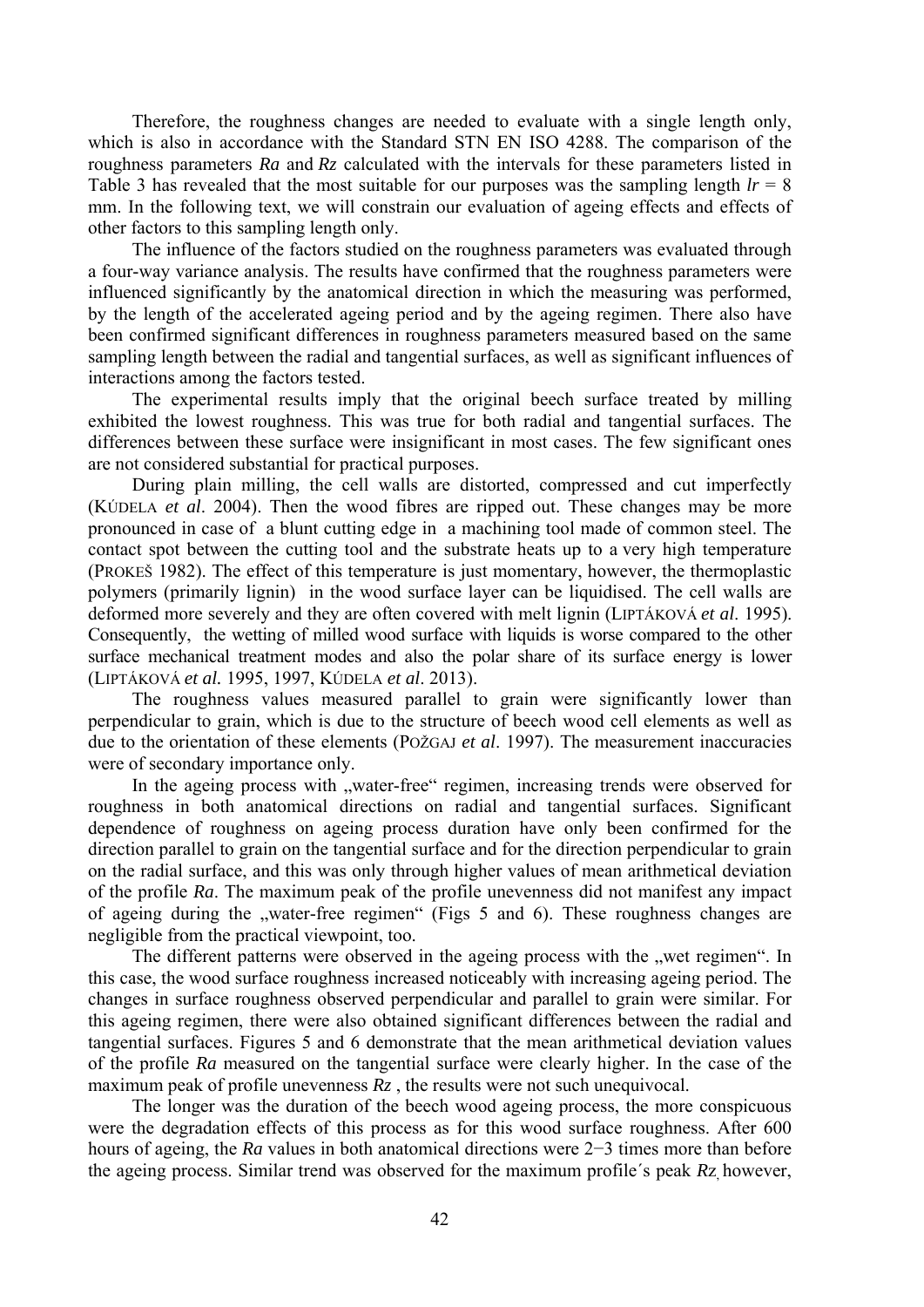with low-order higher values. The steepest increase in roughness was observed during the first one hundred hours of ageing.



**Fig. 5 Ra and Rz parallel to grain, affected by ageing, for water-free and wet ageing regimens tangential surface, radial surface**



**Fig. 6 Ra and Rz perpendicular to grain, affected by ageing, for water-free and wet ageing regimens tangential surface, radial surface** 

These results allow us to conclude that water plays an important role in wood ageing process. With the water presence, the influence of radiation (UV radiation, infra-red radiation), oxygen and heat is more intensive, and more pronouncedly reflected on wood surface degradation and wood surface roughness (FEIST 1990, TEMIZ *et al.* 2005). Under the regimen "water-free", the wood surface is only affected by the solar radiation spectrum (mainly UV radiation) and heat. The UV radiation initiates depolymerisation, primarily in lignin and partially polysaccharides, but does not cause their removal. Under the "wet regimen", also hydrolytic reactions may occur. The hydrolysis mostly affects the acetyl groups in hemicelluloses (REINPRECHT 2008).

In the process of accelerated ageing, there were formed carbonyl groups. These were more abundant in case of dry regimen than under the wet regimen (IHRACKÝ 2014). A possible explanation is the extraction of carbonyl groups with water.

These ageing processes also cause distinct impairment of the middle lamella. This may result in loosing of cell elements in wood and formation of the so called "plastic wood structure", mainly due to more progressive degradation of the early wood (FEIST 1990, WILLIAMS and FEIST 1999, ROWELL 2012). This is mainly typical for coniferous woods, but, as the last cited authors show, may be also observed in hardwood species.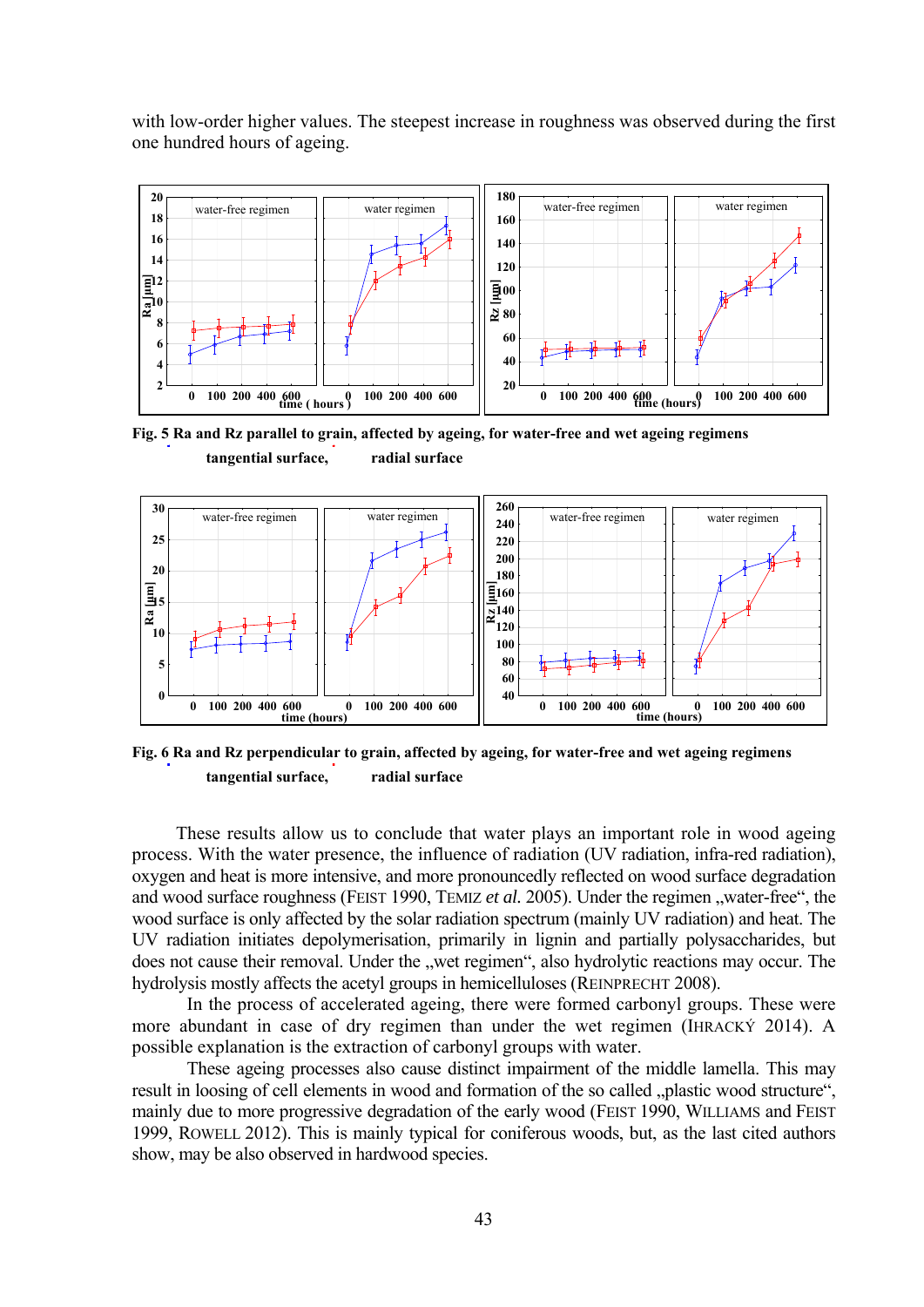We also need to consider the fact that the moisture content in wood during the water-free regimen is almost constant, and, consequently, the moisture-mediated changes in the wood dimensions are very small. During the wet regimen, contrarily, the surface layers of beech wood are exposed to constrained cyclic swelling and shrinkage.

Beech wood belongs to wood species with high swelling and shrinkage values, primarily in the tangential direction (KELLER, 1981, KURJATKO *et al*. 2010, KÚDELA and ČUNDERLÍK 2012). This may be reflected in permanently deformed surface layers and cracks observed in beech wood. These deformations caused by moisture content changes also explain why the roughness values measured on tangential surfaces were higher after ageing.

Additional study is necessary to find out which of the theories discussed provides the better explanation for the surface roughness. This is important because surface roughness influences wood wetting with liquids (LIPTÁKOVÁ *et al*. 1995, 2000), and in context of surface treatment or gluing, the higher roughness will also mean the higher expenses for the surface coating material or the glue.

# **CONCLUSIONS**

The roughness values measured on the beech wood surface after having exposed to accelerated ageing for 600 hour allow us to conclude that.

The roughness parameters were notably influenced by the anatomical direction, accelerated ageing period and the accelerating ageing mode. There have also been confirmed differences in the roughness parameters investigated between the radial and tangential surfaces.

The degradation effects of accelerated beech wood ageing were manifested through enhanced roughness of its surface. In case of water-free accelerated ageing, these changes were slight only, while during accelerated ageing coupled with moisture effects, the wood surface roughness increased over the whole ageing process.

The qualitative course of roughness changes parallel to the grain and perpendicular to the grain were similar, however, on all cases, the roughness values perpendicular to the grain were significantly higher.

More distinct roughness changes were observed on tangential beech wood surfaces, which we may assign to bigger moisture-induced dimensional changes in the tangential direction.

The results have unveiled the important role of water in wood ageing process. Under the water´s presence, the influence of radiation, oxidation and heat is more intensive, and as such, more markedly reflected in the wood surface degradation and in the changes to wood morphology.

#### **LITERATURE**

ASTM G 155: 2005. Praktická norma pre starnutie nekovových materiálov vystavených v prostredí so xenónovým svetlom.

FAN, Y., GAO, J., CHEN, Y. 2010. Colour responses of black locust (*Robinia pseudoacacia* L.) to solvent extraction and heat treatment. Wood Sci. Technol,. 2010, 44(4): 667–678.

FEIST, W. C. 1990. Outdoor wood weathering and protection. In Rowell, R.M. and Barbour, J.R. (Eds.), Archaeological Wood Properties, Chemistry, and Preservation. Washington DC: Advances in Chemistry Series 225. Proceedings of 196<sup>th</sup> meeting, American Chemical Society.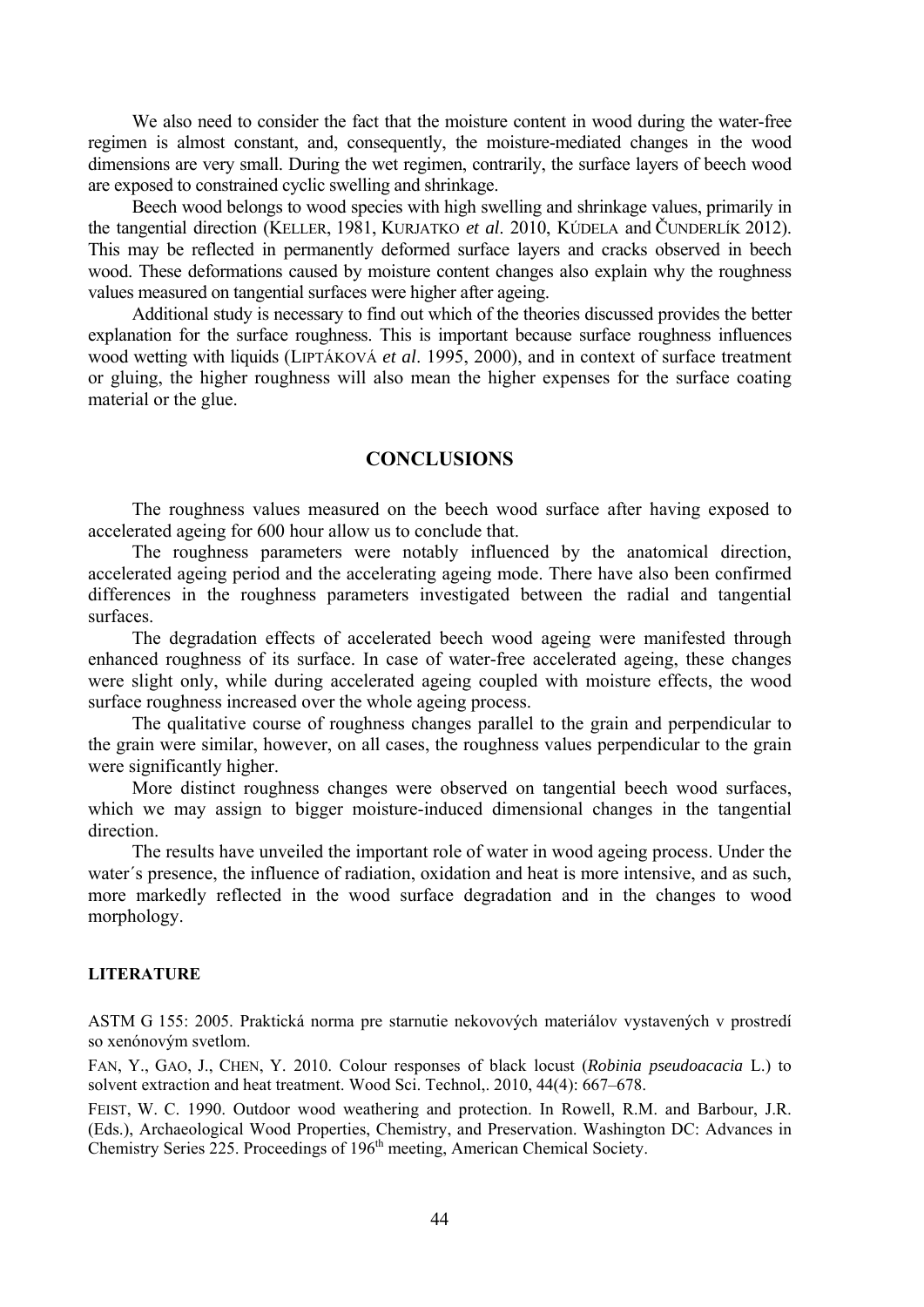HON, D. N. 1981. Photochemical degradation of lignocellulosic materials. In Developments in Polymer Degradation-3, Essex, 1981. Chapter 8, p. 229–281.

HUANG, X. *et al.* 2012. A spectrocolorimetric and chemical study on color modification of heat-treated wood during artificial weathering. Applied Surf. Sci., 2012, 258(14): 5360−5369.

CHEN, Y., GAO, J., FAN, Y., TSHABALALA, M. A., STARK, N. M. 2012. Heat–induced chemical and color changes of extractive–free black locust (robinia pseudoacacia) wood. BioResources, 2012, 7(2) : 2236–2248.

IHRACKÝ, P. 2014. Vplyv umelého starnutia na vybrané povrchové vlastnosti dreva. (Dizertačná práca.), Zvolen : Technická univerzita vo Zvolene. 2014. 142 s.

KELLER, R. 1981. Le bois de h**ê**tre. In Le h**ê**tre. Paris : Institut National de la Recherche Agronomique Departement des Recherches Forestieres, 1981. p. 367−444.

KÚDELA, J., 2012. Povrchové vlastnosti dreva z pohľadu jeho povrchovej úpravy náterovými látkami. Spektra, 2012, 12(3): 34–38.

KÚDELA, J., ČUNDERLÍK, I. 2012. Bukové drevo – štruktúra, vlastnosti, použitie. Zvolen : Technická univerzita vo Zvolene, 2012. 152 p. ISBN 978-80-228-2318-0.

KÚDELA, J, IHRACKÝ, P. 2013. Morphological changes on beech wood surface during simulated ageing. Ann. WULS-SGGW, For and Wood Technol.,  $2013$ ,  $83$ , p.  $162-166$ .

KÚDELA, J., IHRACKÝ, P., MRENICA, L. 2013: Zmena povrchových vlastností smrekového dreva po rôznom mechanickom opracovaní. Záverečná správa, Zvolen : Technická univerzita vo Zvolene, 29 p.

KÚDELA, J., LIPTÁKOVÁ, E. 2005. Evaluation of various ways of mechanical wood surface treatment. Acta Mechanica Slovaca, 2005, 9(3-A): 135–142.

KÚDELA, J., LIPTÁKOVÁ, E., GINDL, M. 2004: On the wetting behaviour of different treated beech wood surfaces. In.:  $2<sup>nd</sup>$  International Symposium on Wood Machining. Vienna, BOKU – Institute of Physics and Materials Science, p. 467–473. ISBN 3-9501315-2-3

KURJATKO *et al.* 2010. Parametre kvality dreva určujúce jeho finálne použitie. Zvolen : Technická univerzita vo Zvolene, 2010. 352 p. ISBN 978-80-228-2095-0

LIPTÁKOVÁ, E., KÚDELA, J., BASTL, Z. 1997. Thermodynamics and chemistry of real wood surfaces. In.: Wood structure, properties and quality ´96. Moscow – Mytischi: Moscow State Forestry University, p. 323–327. ISSN 0540-9601.

LIPTÁKOVÁ, E., KÚDELA, J., BASTL, Z., SPIROVOVÁ, I. 1995. Influence of mechanical surface treatment of wood the wetting process. Holzforschung, 1995, 49(4): 369–375.

LIPTÁKOVÁ, E., KÚDELA, J., SARVAŠ, J. 2000. Study of the system wood – coating material. I. wood – liquid coating material. Holzforschung, 2000, 54(2): 189–196.

PANDEY, K. K., VUORINEN, T. 2008. Comparative study of photodegradation of wood by a UV laser and a xenon light source. Polymer Degradation and Stability. 2008. 93: 2138–2146.

POŽGAJ A., KURJATKO S., CHOVANEC D., BABIAK M. 1997. Štruktúra a vlastnosti dreva. Bratislava : Príroda, 1997, 487 p. ISBN 80-07-00960-4.

PROKEŠ, S. 1982. Obrábĕní dřeva a nových hmot ze dřeva. Praha : SNTL, 1982. 584 s.

Reinprecht, L., 2008. Ochrana dreva. Zvolen : Technická univerzita vo Zvolene, 2008. 453 p.

REŠETKA, M. 2013: Zmeny v dreve v procese lisovania za rôznych teplotných a vlhkostných podmienok. (PhD Thesis). Zvolen : Technická univerzita vo Zvolene, 2013. 104 s.

ROWELL, R. M. 2012. Handbook of Wood Chemistry and Wood Composites. New York : Taylor Frencis Group, 2012. 703 p.

STN EN ISO 4287:1997, Geometrické špecifikácie výrobkov (GPS). Charakter povrchu: Profilová metóda - Termíny, definície a parametre charakteru povrchu.

ŠMÍRA, P., IHRACKÝ, P., MRENICA, L., NASSWETTROVÁ, A., KÚDELA, J. 2014. Pre-treatment of surface of old wood structural elements with dry ice. In Proceedings of the 57th International Convention of Society of Wood Science and Technology (Eds.: Barnes, H. M. and Herian, V. L.), SWST, Monona, W, US, 2014, p. 727–736. ISBN 978-0-9817876-4-0.